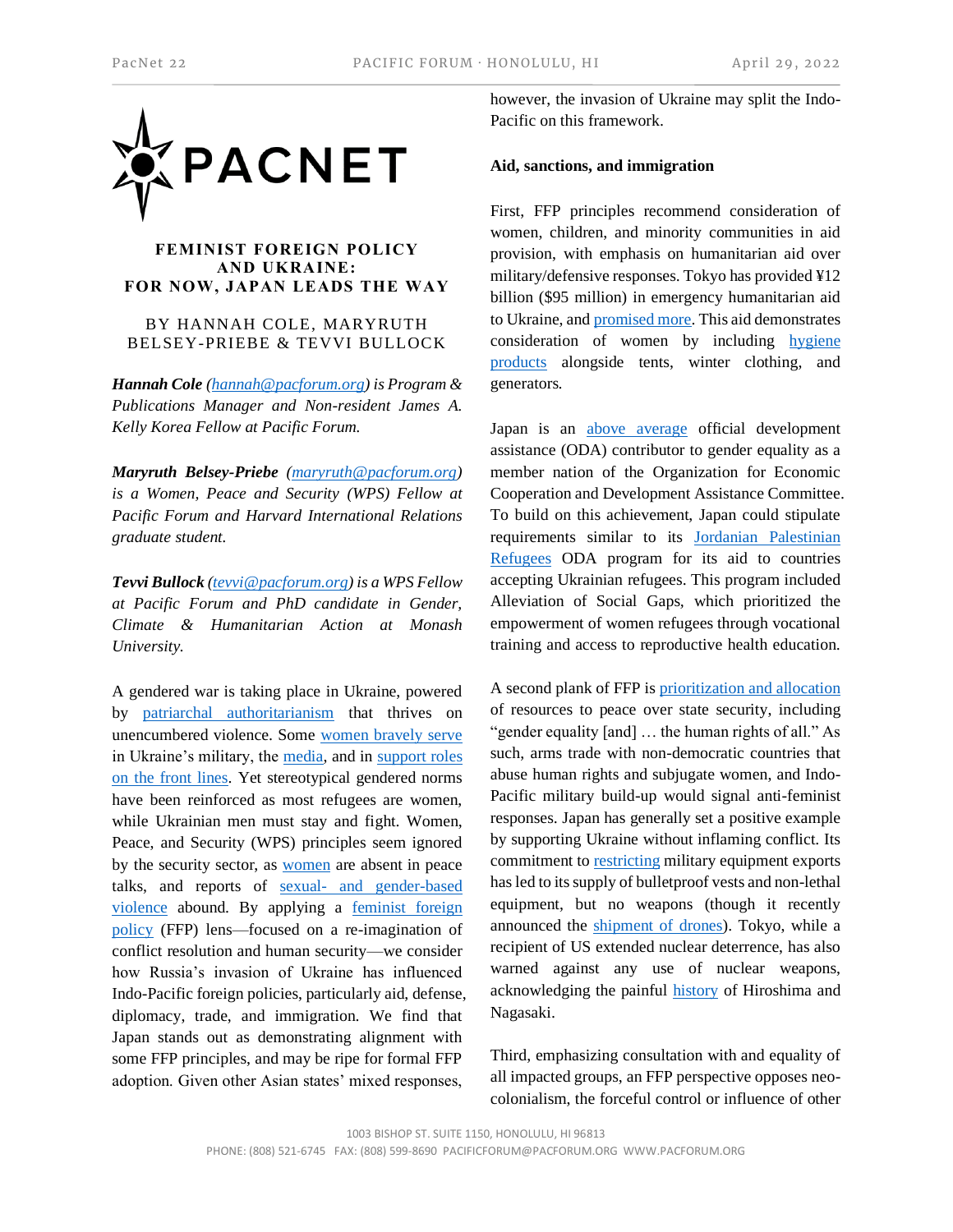states. Meanwhile, sanctions are not the preferred option because they typically [hurt those already most](https://news.un.org/en/story/2021/12/1107492)  [vulnerable.](https://news.un.org/en/story/2021/12/1107492) Sanctions, however, are less militaristic than lethal support, and therefore more acceptable in FFP terms. Eight years ago, when [Russia annexed](https://www.nytimes.com/2022/02/24/world/europe/japan-russia-sanctions.html)  [Crimea,](https://www.nytimes.com/2022/02/24/world/europe/japan-russia-sanctions.html) Japan failed to sanction Moscow in a bid to maintain diplomatic talks over islands both Russia and Japan claim as their own. By contrast, Japan has move[d more decisively](https://www.piie.com/blogs/realtime-economic-issues-watch/russias-war-ukraine-sanctions-timeline) in 2022[, following](https://graphics.reuters.com/UKRAINE-CRISIS/SANCTIONS/byvrjenzmve/) [US and EU](https://www.piie.com/blogs/realtime-economic-issues-watch/russias-war-ukraine-sanctions-timeline) sanctions early on. [To date,](https://graphics.reuters.com/UKRAINE-CRISIS/SANCTIONS/byvrjenzmve/) Japan has restricted Russian banks, and sanctioned oligarchs, companies, and military entities. While Japan still relies on Russian fuel, seafood, and various goods, it has revoked Russia's most-favored [nation trade status,](https://www.japantimes.co.jp/news/2022/04/07/national/politics-diplomacy/more-russia-sanctions-ukraine-massacre/) impacting ¥1.54 trillion (\$12 billion) in imports.

Fourth, a country's FFP would also need to include a generous immigration policy, in this case focusing on the [4.2 million Ukrainian refugees](https://data2.unhcr.org/en/situations/ukraine) rather than state security. Japan has considered **amending** its limited immigration policy and [opened its doors](https://asia.nikkei.com/Politics/Ukraine-war/Ukraine-war-tests-Japan-s-refugee-policy-that-admits-just-1) to friends and family members of its Ukrainian population. The new policy would allow them to stay longer or work.

It won't be an easy fix—Japan's past hesitancy towards refugees will require complete immigration policy transformation to align with FFP principles. In 2020, Japan [approved](https://asia.nikkei.com/Politics/Ukraine-war/Ukraine-war-tests-Japan-s-refugee-policy-that-admits-just-1) 47 out of 3,936 asylum applications (1.19% of the total). Though an improvement from 2019's 0.42% acceptance rate, [other countries](https://www.abc.net.au/news/2022-03-20/scott-morrison-visas-ukraine-military-humanitarian-aid/100925064) are accepting more Ukrainians in response to the crisis. Still, Tokyo seems determined to lessen restrictions. To demonstrate national support for the consideration of individual refugees, Japanese Foreign Minister Hiyashi Yoshimasa returned to home from Poland personally [escorting 20 Ukrainian](https://english.kyodonews.net/news/2022/04/b5ccaa9c2db7-japan-poland-foreign-ministers-discuss-ukraine-evacuees-airlift.html)  [refugees.](https://english.kyodonews.net/news/2022/04/b5ccaa9c2db7-japan-poland-foreign-ministers-discuss-ukraine-evacuees-airlift.html)

## **A divided Indo-Pacific?**

The provision of military aid is essential for FFP precedent. While Japan is all-but-mandated to follow FFP-aligned guidelines due to Article 9 restrictions, other countries with fewer hurdles can more easily adapt their aid distribution.

What precedent, then, does Japan's restriction of military aid to Ukraine set for its future responses to a conflict in Asia? Furthermore, in case of a contingency—such as China invading Taiwan—how might the reactions of Indo-Pacific countries to the Ukraine crisis predict alignment with feminist values? There has been [debate](https://www.usip.org/publications/2022/03/china-not-russia-taiwan-not-ukraine) about whether comparing Taiwan to the invasion of Ukraine makes sense, but in either case we are likely to see both adhesion to and straying from FFP principles.

The Indo-Pacific is split on Ukraine. The only other Indo-Pacific nation to demonstrate a feminist-aligned response to Ukraine is New Zealand, which [sanctioned Russia](https://graphics.reuters.com/UKRAINE-CRISIS/SANCTIONS/byvrjenzmve/) and sent [humanitarian aid](https://www.dailymail.co.uk/news/article-10567795/New-Zealand-refuses-send-weapons-help-Ukraine-repel-Russian-invaders.html) to Ukraine *instead* of weapons[. Australia](https://graphics.reuters.com/UKRAINE-CRISIS/SANCTIONS/byvrjenzmve/) did all that *and* sent military aid[. South Korea,](https://reliefweb.int/report/ukraine/korea-provide-humanitarian-assistance-people-ukraine) [Singapore,](https://www.todayonline.com/singapore/singapore-red-cross-aid-ukraine-1864766) an[d Taiwan](https://www.taipeitimes.com/News/editorials/archives/2022/03/24/2003775348) have been moderately aligned in their responses, with offers to support *other* countries' refugee intakes financially and cut trade ties with Russia and implemen[t sanctions](https://graphics.reuters.com/UKRAINE-CRISIS/SANCTIONS/byvrjenzmve/), but refusing to accept Ukrainian refugees.

Most states, however, have been quiet on Russian sanctions and avoided direct criticism. Vietnam has [vaguely condemned Russia,](https://thediplomat.com/2022/03/russias-invasion-of-ukraine-the-diplomatic-dilemma-facing-vietnam/) but abstained from voting on the March 2 UN Security Council [resolution](https://news.un.org/en/story/2022/03/1113152) deploring the invasion. India has [worked around](https://www.cnbctv18.com/economy/rupee-ruble-trade-to-be-ready-by-next-week-report-12931362.htm)  [Western sanctions,](https://www.cnbctv18.com/economy/rupee-ruble-trade-to-be-ready-by-next-week-report-12931362.htm) while China has [criticized](https://www.thestar.com/news/canada/2022/02/25/does-china-support-the-russian-invasion-of-ukraine.html)  [sanctions](https://www.thestar.com/news/canada/2022/02/25/does-china-support-the-russian-invasion-of-ukraine.html) amid [misogynistic](https://www.cfr.org/in-brief/china-russia-war-ukraine-taiwan-putin-xi) remarks about Ukrainian women. Smaller countries like the [Federated States of](https://www.mvariety.com/news/fsm-severs-diplomatic-relations-with-russia/article_79027fe8-9601-11ec-b64f-d3392c334c01.html)  [Micronesia](https://www.mvariety.com/news/fsm-severs-diplomatic-relations-with-russia/article_79027fe8-9601-11ec-b64f-d3392c334c01.html) have cut diplomatic relations with Russia without imposing sanctions. The [Philippines](https://www.scmp.com/week-asia/opinion/article/3170811/why-philippines-offered-open-bases-us-use-if-ukraine-war-spreads) offered military bases to the United States if the war spreads to Asia, but moved ahead with the purchase of Russian defense equipment. Similarly[, India,](https://indianexpress.com/article/explained/india-russia-military-weapons-defence-ties-7795804/) [Vietnam,](https://www.aljazeera.com/news/2022/3/9/infographic-which-countries-buy-the-most-russian-weapons) [Indonesia, Myanmar, and Malaysia](https://www.cfr.org/blog/russias-continuing-ties-southeast-asia-and-how-they-factor-ukraine-war-part-1) have chosen to protect Russian arms trade over supporting Ukraine. Given anti-colonialist affinities between Indo-Pacific nations and Ukraine, failing to offer stronger, clearer alignment with the West's rules-based order and with feminist principles may be a lost opportunity for smaller Indo-Pacific states.

It is unclear if Japan's response is what Ukrainian feminists want. Japan, however, has taken what might be considered feminist approaches to foreign policy,